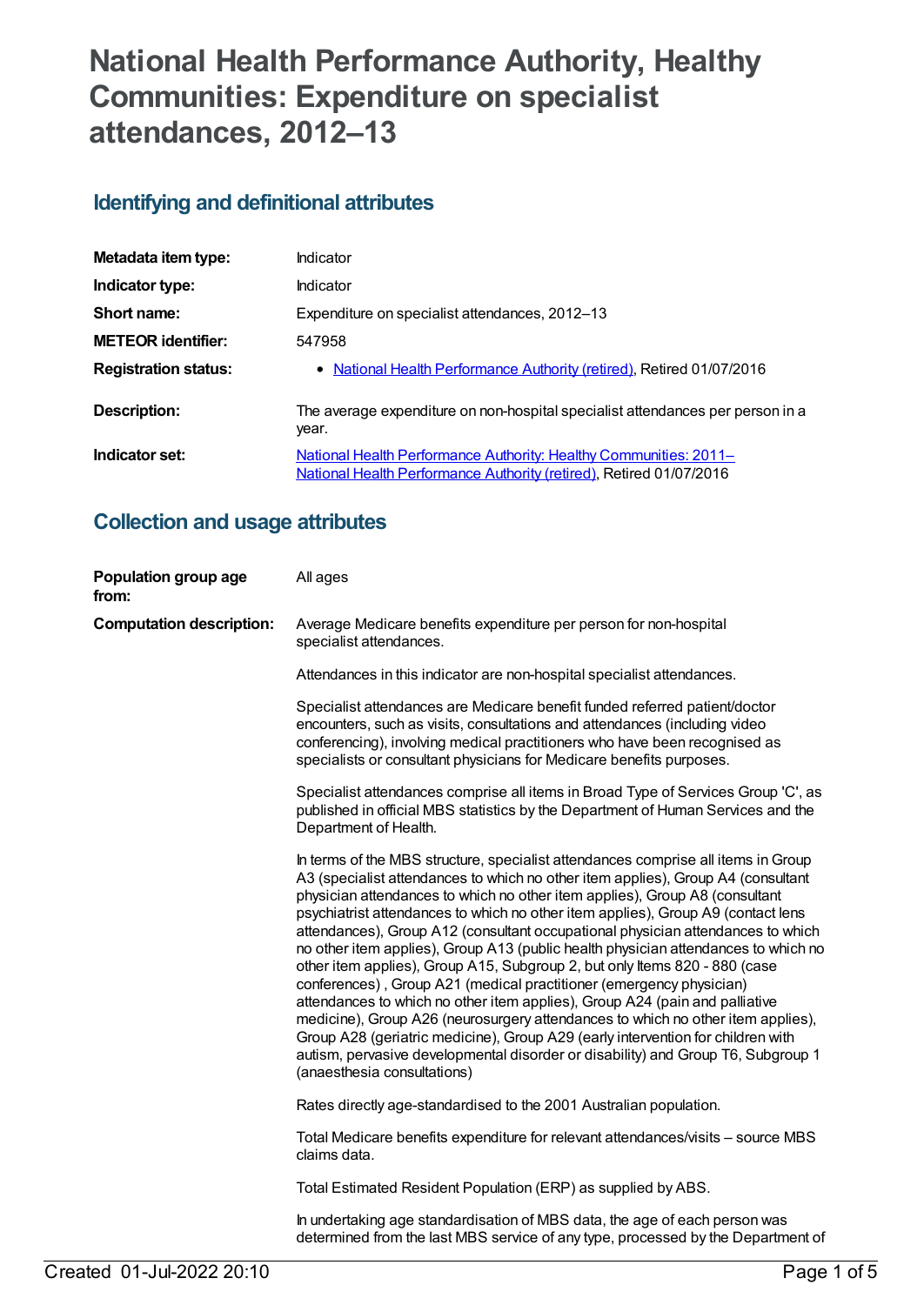|                     | Human Services in 2012-13. All MBS services for each individual processed in<br>2012-13 were attributed to the age in question.                                                                                                                                                                                                                                                                                                                                                                                                                                |
|---------------------|----------------------------------------------------------------------------------------------------------------------------------------------------------------------------------------------------------------------------------------------------------------------------------------------------------------------------------------------------------------------------------------------------------------------------------------------------------------------------------------------------------------------------------------------------------------|
|                     | For MBS data, Medicare Local and SA3 were determined having regard to the<br>enrolment postcode for each person from the last MBS service of any type,<br>processed by the Department of Human Services in 2012-13. All MBS services<br>for each individual processed in 2012-13, were attributed to the postcode in<br>question.                                                                                                                                                                                                                              |
|                     | MBS postcode level data were allocated to Medicare Local and SA3 regions using<br>concordance files provided by the ABS.                                                                                                                                                                                                                                                                                                                                                                                                                                       |
|                     | Numerator based on Medicare (MBS) data provided by Department of Health for<br>the financial year of processing, 2012-13.                                                                                                                                                                                                                                                                                                                                                                                                                                      |
|                     | Denominator data – Estimated Resident Population at 30 June 2012 provided by<br>the ABS.                                                                                                                                                                                                                                                                                                                                                                                                                                                                       |
|                     | Data elements used in computing the numerator were MBS item number, age of<br>patient (based on age derived from the last MBS service processed for each<br>individual in 2011-12) and patient enrolment postcode (based on the enrolment<br>postcode from the last MBS service processed for each individual in 2011-12).                                                                                                                                                                                                                                     |
|                     | Presented per person.                                                                                                                                                                                                                                                                                                                                                                                                                                                                                                                                          |
|                     | Before MBS data are published by NHPA all confidential data cells are<br>suppressed.                                                                                                                                                                                                                                                                                                                                                                                                                                                                           |
|                     | The current definition of confidential data is as follows:                                                                                                                                                                                                                                                                                                                                                                                                                                                                                                     |
|                     | • For number of MBS services and Medicare benefits expenditure:<br>$\circ$ if number of services is less than 6 or<br>• if number of services is equal to or greater than 6 but<br>• one provider provides more than 85% of services or two<br>providers provide more than 90% of services or<br>• one patient receives more than 85% of services or two patients<br>receive more than 90% of services.<br>• If data on number of services is confidential, corresponding data on other<br>measures such as MBS benefit paid is also regarded as confidential. |
| <b>Computation:</b> | Numerator + Denominator                                                                                                                                                                                                                                                                                                                                                                                                                                                                                                                                        |
|                     | Expenditure on specialist attendances                                                                                                                                                                                                                                                                                                                                                                                                                                                                                                                          |
|                     | Expenditure on specialist attendances, age-standardised                                                                                                                                                                                                                                                                                                                                                                                                                                                                                                        |
|                     | Expenditure on specialist attendances variations within Medicare Locals                                                                                                                                                                                                                                                                                                                                                                                                                                                                                        |
|                     | Expenditure on specialist attendances variations within Medicare Locals, age-<br>standardised                                                                                                                                                                                                                                                                                                                                                                                                                                                                  |
| Numerator:          | Total Medicare benefits expenditure for specialist attendances claimed through the<br>Medicare Benefits Schedule (MBS)                                                                                                                                                                                                                                                                                                                                                                                                                                         |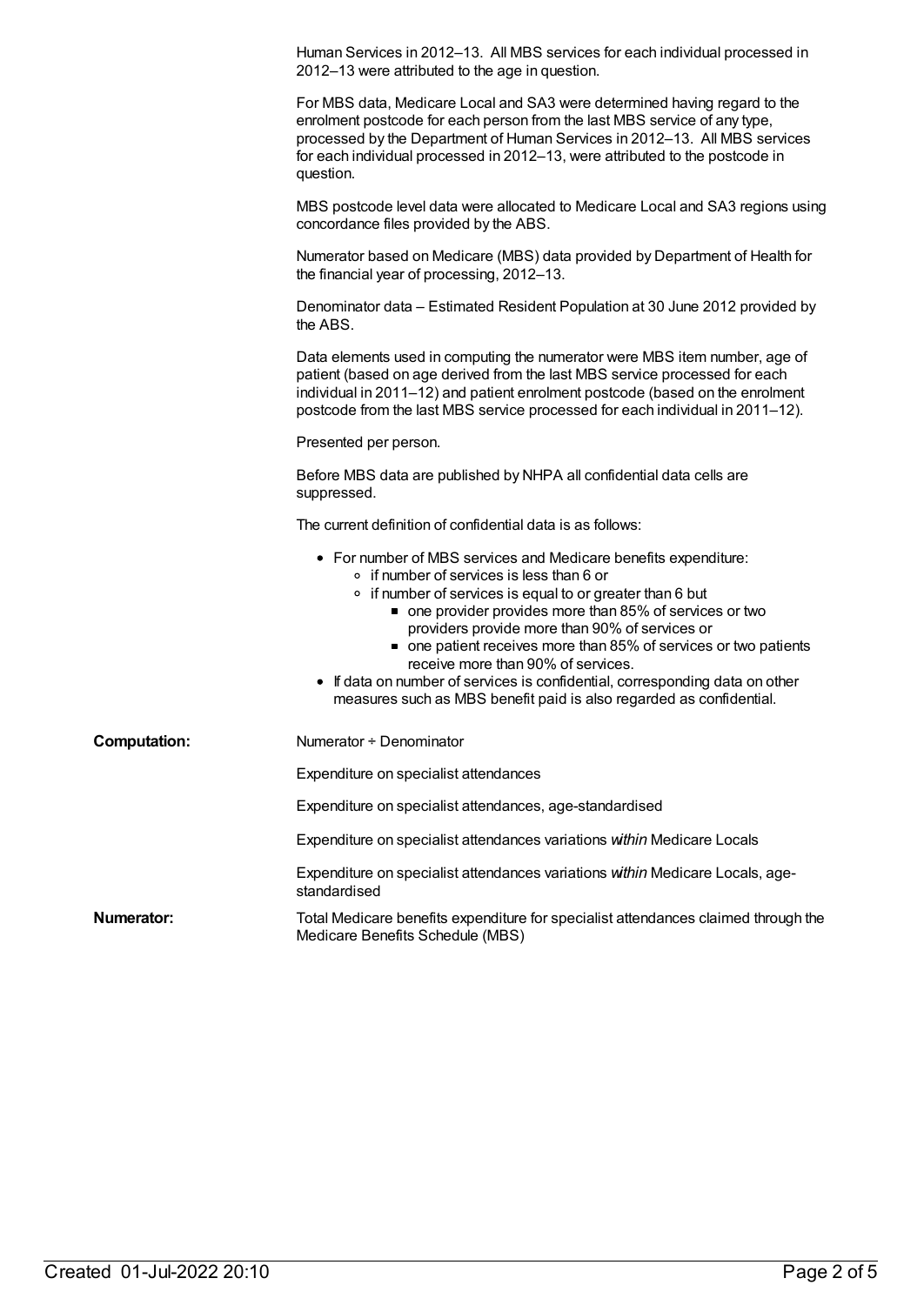[Person—age,](https://meteor.aihw.gov.au/content/303794) total years N[NN]

**Data Source**

[Medicare](https://meteor.aihw.gov.au/content/394305) (MBS) data

**Guide for use**

Data source type: Administrative by-product data

### **Data Element / Data Set**

[Person—specialist](https://meteor.aihw.gov.au/content/504845) MBS health assessment indicator, yes/no code N

**Data Source**

[Medicare](https://meteor.aihw.gov.au/content/394305) (MBS) data

**Guide for use**

Data source type: Administrative by-product data.

A count of Yes's is used for the numerator.

#### **Data Element / Data Set**

[Person—Medicare](https://meteor.aihw.gov.au/content/556892) Benefits Schedule (MBS) benefit for specialist service, total Australian currency N[N(8)]

#### **Data Source**

[Medicare](https://meteor.aihw.gov.au/content/394305) (MBS) data

**Guide for use**

Data source type: Administrative by-product data

#### **Data Element / Data Set**

Service [event—Medicare](https://meteor.aihw.gov.au/content/573414) Benefits Schedule (MBS) processing date, **DDMMYYYY** 

#### **Data Source**

[Medicare](https://meteor.aihw.gov.au/content/394305) (MBS) data

#### **Guide for use**

Data source type: Administrative by-product data

**Denominator data elements:**

**Denominator:** Total estimated resident population (ERP)

### **Data Element / Data Set**

[Person—estimated](https://meteor.aihw.gov.au/content/388656) resident population of Australia, total people N[N(7)]

**Data Source**

ABS Estimated resident population (total [population\)](https://meteor.aihw.gov.au/content/393625)

**Disaggregation:** By Medicare Local catchments, Medicare Local peer groups and Statistical Area 3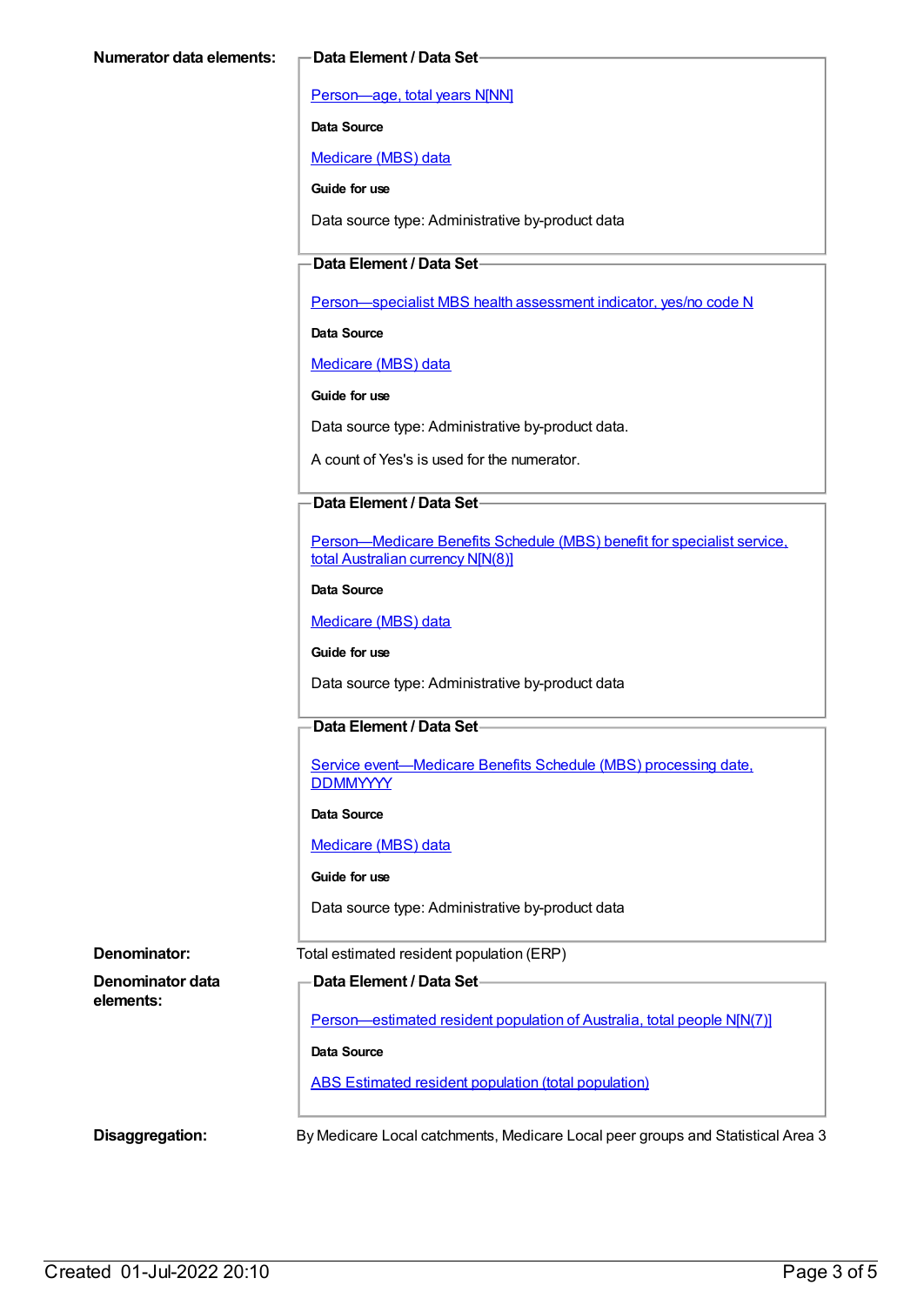| Disaggregation data<br>elements:   | Data Element / Data Set-                                                                                                                                                                                                                                                                                                                                                                                            |
|------------------------------------|---------------------------------------------------------------------------------------------------------------------------------------------------------------------------------------------------------------------------------------------------------------------------------------------------------------------------------------------------------------------------------------------------------------------|
|                                    | Address-statistical area, level 3 (SA3) code (ASGS 2011) NNNNN                                                                                                                                                                                                                                                                                                                                                      |
|                                    | Data Element / Data Set-                                                                                                                                                                                                                                                                                                                                                                                            |
|                                    | <u>Administrative health region—Medicare Local identifier, code AANNN</u>                                                                                                                                                                                                                                                                                                                                           |
|                                    | Data Element / Data Set-                                                                                                                                                                                                                                                                                                                                                                                            |
|                                    | Administrative health region—Medicare Local peer group, code N                                                                                                                                                                                                                                                                                                                                                      |
| Comments:                          | Apart from services involving eligible war veterans and their dependents, MBS has<br>complete coverage for out-of-hospital, but only covers private services in hospital.<br>Since MBS specialist attendances data do not include attendances involving public<br>patients in hospital and public outpatients, MBS specialist attendances data have<br>only been published for non-hospital specialist attendances. |
| <b>Representational attributes</b> |                                                                                                                                                                                                                                                                                                                                                                                                                     |

| Mean (average)  |
|-----------------|
| Monetary amount |
| Currency        |
| \$NN.NN         |
|                 |

# **Indicator conceptual framework**

| <b>Framework and</b> | <b>PAF-Efficiency</b> |
|----------------------|-----------------------|
| dimensions:          |                       |

# **Data source attributes**

| Data sources:                    | Data Source                                                 |
|----------------------------------|-------------------------------------------------------------|
|                                  | <b>ABS Estimated resident population (total population)</b> |
|                                  | Frequency                                                   |
|                                  | Quarterly                                                   |
|                                  | <b>Quality statement</b>                                    |
|                                  | ABS Estimated resident population (total population), QS    |
|                                  | Data custodian                                              |
|                                  | <b>Australian Bureau of Statistics</b>                      |
|                                  | Data Source                                                 |
|                                  | <b>Medicare (MBS) data</b>                                  |
|                                  | Frequency                                                   |
|                                  | Annually                                                    |
|                                  | Data custodian                                              |
|                                  | Department of Health                                        |
| <b>Accountability attributes</b> |                                                             |